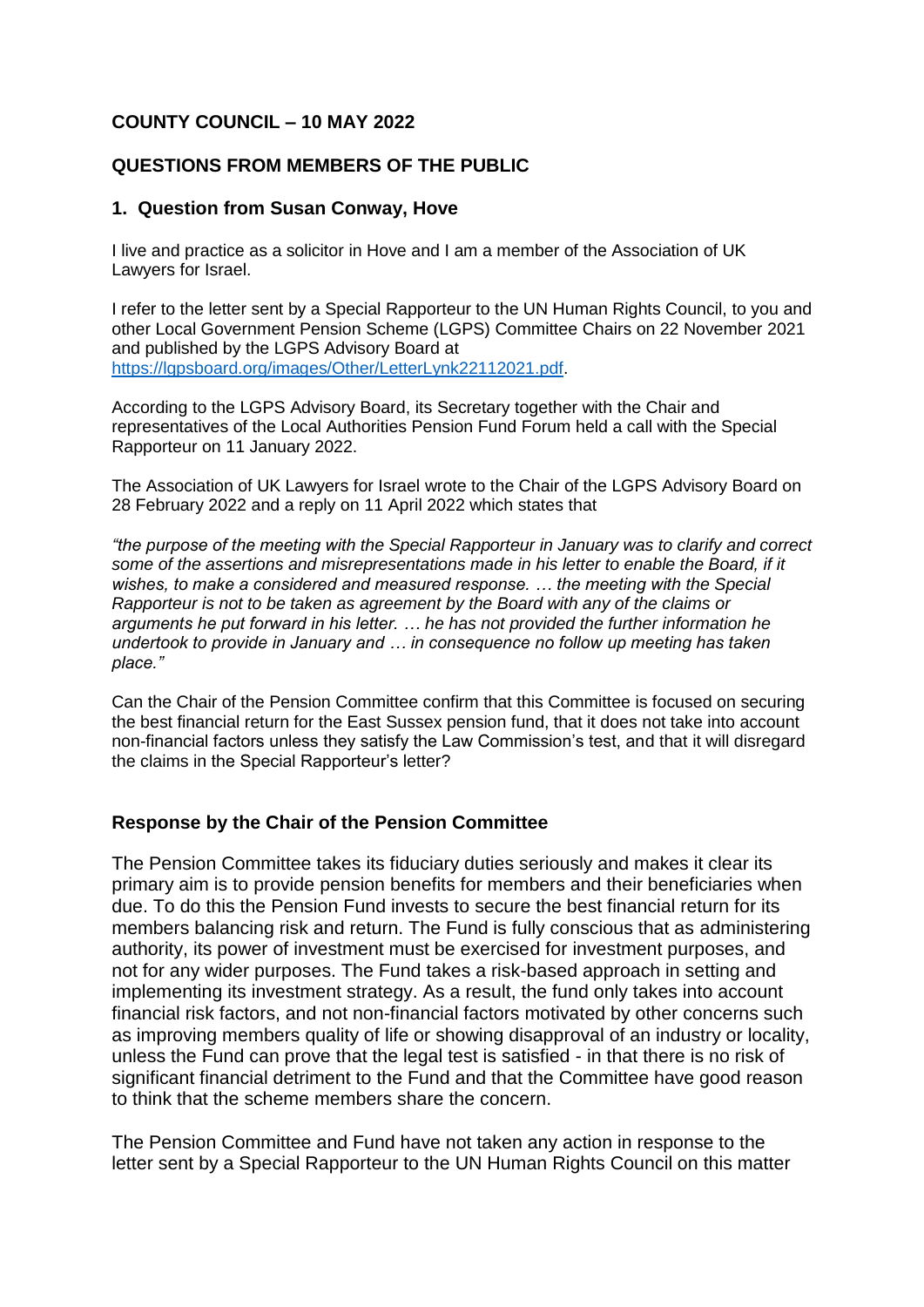and at this time does not intend to do so. The Fund publishes its Investment Strategy Statement and Funding Strategy Statement on its website which clearly lays out the approach of the Fund when investing. The Fund does engage with its Fund managers and with companies through collaborate engagement, where there is deemed to be a risk to a company and ultimately the return to the Fund. A statement was issued in July 2021 and is available on the website relating to Fund exposure of the companies flagged by United Nations Human Rights Office of the High Commissioner's ("OHCHR") A/HRC/37/39 Report as part of the Funds stewardship responsibilities to consider the operational impact on labour and other human rights issues, which can affect long term financial return of a company.

### **2. The same or similar questions were asked by:**

Fiona MacGregor, St Leonards-on-Sea, East Sussex Serena Penman, Lewes, East Sussex Clare Finn, Hove Philippa Hislop, Lewes, East Sussex Anne Megan Griffiths, Lewes, East Sussex Jane Wilde, Rye, East Sussex Hannah Barker, Brighton Emily Salisbury, Lewes, East Sussex Anne Massey, Hove Ann Holmes, Lewes, East Sussex John Crosby, Hastings, East Sussex Sarah Hazlehurst, Brighton Susan Murray, Lewes, East Sussex Elizabeth Ottosson, Eastbourne, East Sussex Hugh Dunkerley, Brighton Ayesha Mayhew, Brighton Shella Parkin, Brighton Robert Ralph, Hastings, East Sussex David Silk, Battle, East Sussex Sue Fasquelle, Lewes, East Sussex John Hopkinson, Eastbourne, East Sussex Andrea Needham, Hastings, East Sussex Rona Drennan, St-Leonards-on-Sea, East Sussex Will Dando, Pevensey Bay, East Sussex Brian Leite, Hastings, East Sussex Emily Price, St. Leonards-on-Sea, East Sussex Sonya Baski, Lewes, East Sussex Michael Carr, St Leonards-on-Sea, East Sussex Ian Bunch, Hastings, East Sussex Meg Lansom, Westham, East Sussex Amanda Griffin, Hastings. East Sussex Caroline Gorton, Brighton Terence Neale, Brighton Sarah Casey, Lewes, East Sussex Lorraine Langham, Bexhill, East Sussex John Lynes, St Leonards-on-Sea, East Sussex